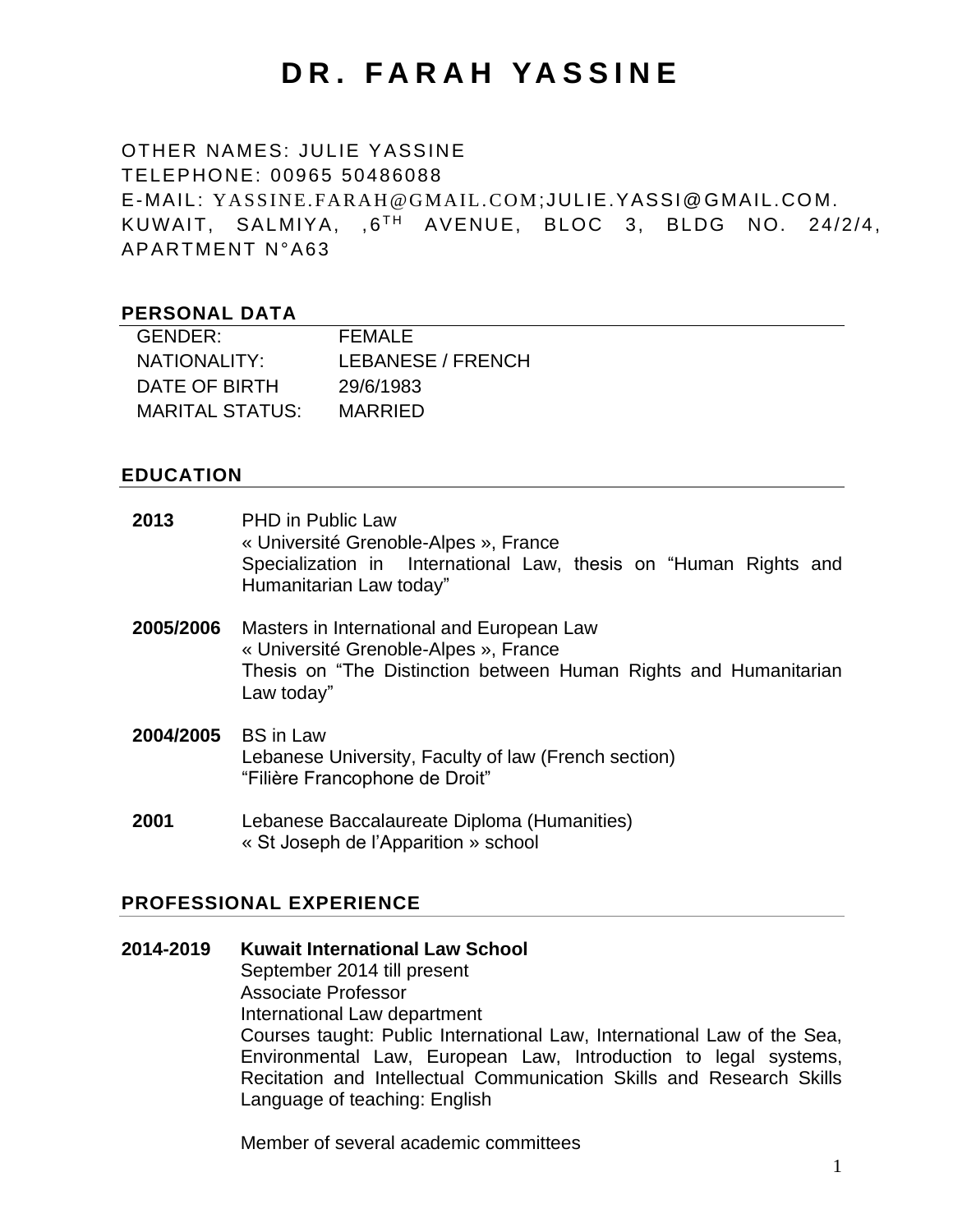Coach of KILAW's team in Jessup International Law moot court competition

- **2013-2014 American University of the Middle East, Kuwait** November 2013 till September 2014 Legal manager
- **2012-2013 Lebanese University (Public University)** October 2011 till February 2013 Instructor of Human Rights Language of teaching: Arabic
- **2010-2011 Lebanese International University (LIU)** February 2010 till February 2013 Instructor (Business Law, Human Rights and Arab Islamic Civilization courses) Language of teaching: English
- **2008 International Labour Organization** September 10<sup>th</sup> till December 15<sup>th</sup> Consultant in the project of labour law harmonization for the Gulf countries
- **2007-2008 Frontiers association**  December 2007 till April 2008 Training as legal advisor & researcher

**"Compass" training course on "Human Rights activities for Lebanese youth" Project (Training of trainers on Human rights education), funded by European Union, delegation of Lebanon**, 21-31 of May 2007

**"Regional Human Rights Camp" organized by the UNOHCHR, the Arab Institute of Human Rights, Amnesty International and the Institute of Human Rights of the Beirut Bar Association** January 2007 Working as the reporter of the Camp

- **2005 Delegation of the European Commission in Beirut** June 2005 Participation to the elaboration of an action plan for Lebanon according to the Euro-Mediterranean Partnership
- **2004 Lebanese Ministry of Foreign Affairs, Department of International Organizations** 2 months of training: September 1<sup>st</sup> till October 31<sup>st</sup> Working on exchanging support for the elections in the International **Organizations**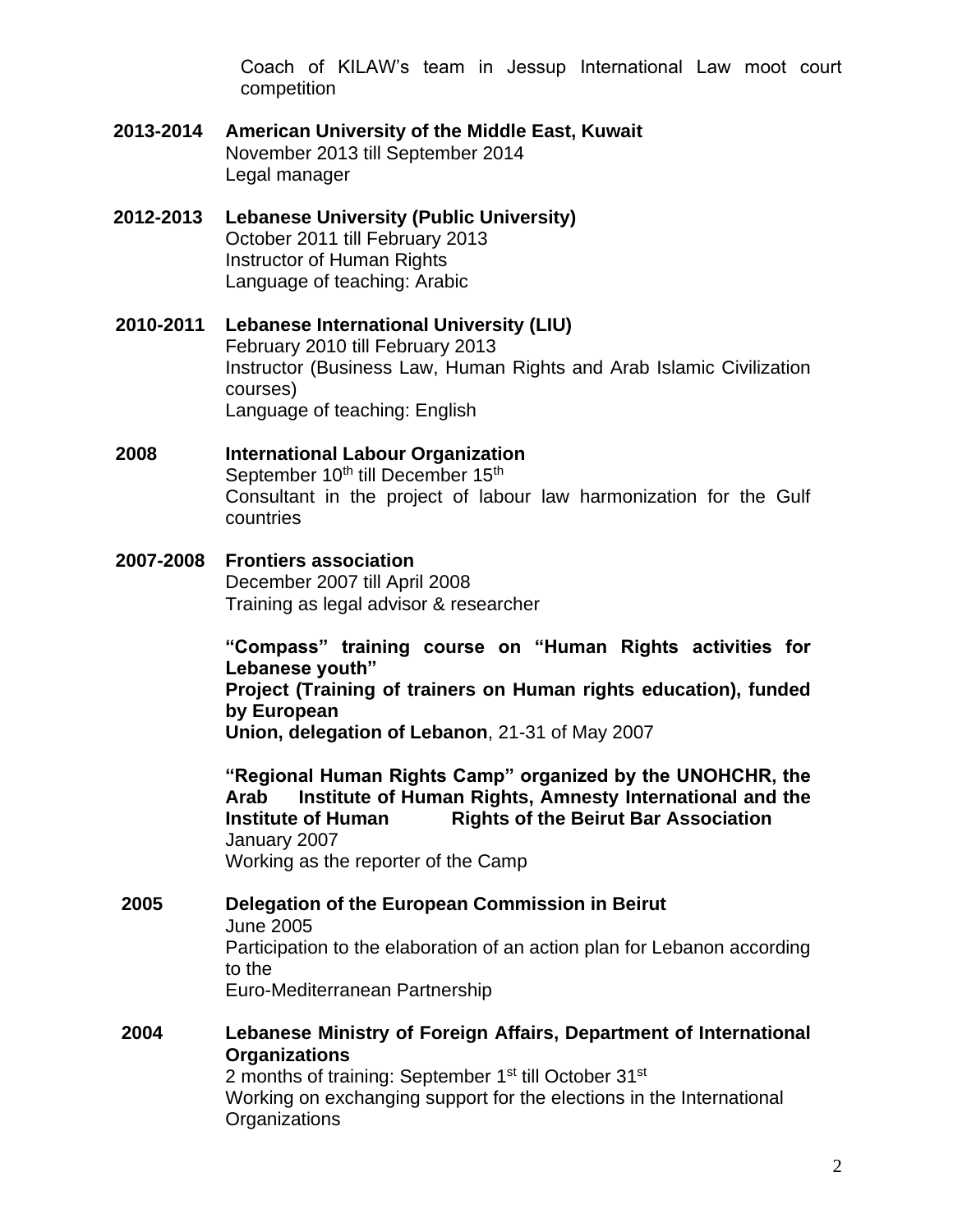## **PUBLICATIONS**

- − Research on extraterritoriality and human rights conducted at the 2019 Centre for Studies and Research of the Hague Academy of International Law, to be published in a collective book in 2020.
- − Intellectual Property Rights and Indigenous Rights: between Commercialization and Humanization of Traditional Knowledge, San Diego International Law Journal, Issue no.20, 2019.
- − International Law Moot Court Competitions and the Futures of Legal Education, Journal of the School of Law and Political Sciences in the Lebanese University, Issue no.21, February 2019.
- − Revisiting self-determination in light of recent changes, the cases of Catalonia and Kurdistan, Kuwait International Law School Journal, Special Supplement No.2, September 2018.
- − Improving International Law: between the dynamism of stakeholders and the limitations of the law-making system, Kuwait International Law School Journal, Special Supplement No.2- Part I, May 2017.
- − International Standards and the Administrative Model of Capital Market Regulation in Kuwait, joint article with Dr. Asim Jusic, Kuwait International Law School Journal, Special Supplement No.1- Part I, May 2016.
- − New path for teaching law: Non-formal education, published in Kuwait International Law School Journal, Issue N.11, September 2015.

### **CONFERENCES AND WORKSHOPS**

- − Participation to the French section of the 2019 Centre for Studies and Research in International Law and International Relations of the Hague Academy of International Law, The Hague, Netherlands, August 19 till September 6, 2019
- − Paper presentation at the annual conference of the Open University Law School on the Futures of Legal Education and Practice, Milton Keynes, United Kingdom, 20 September 2018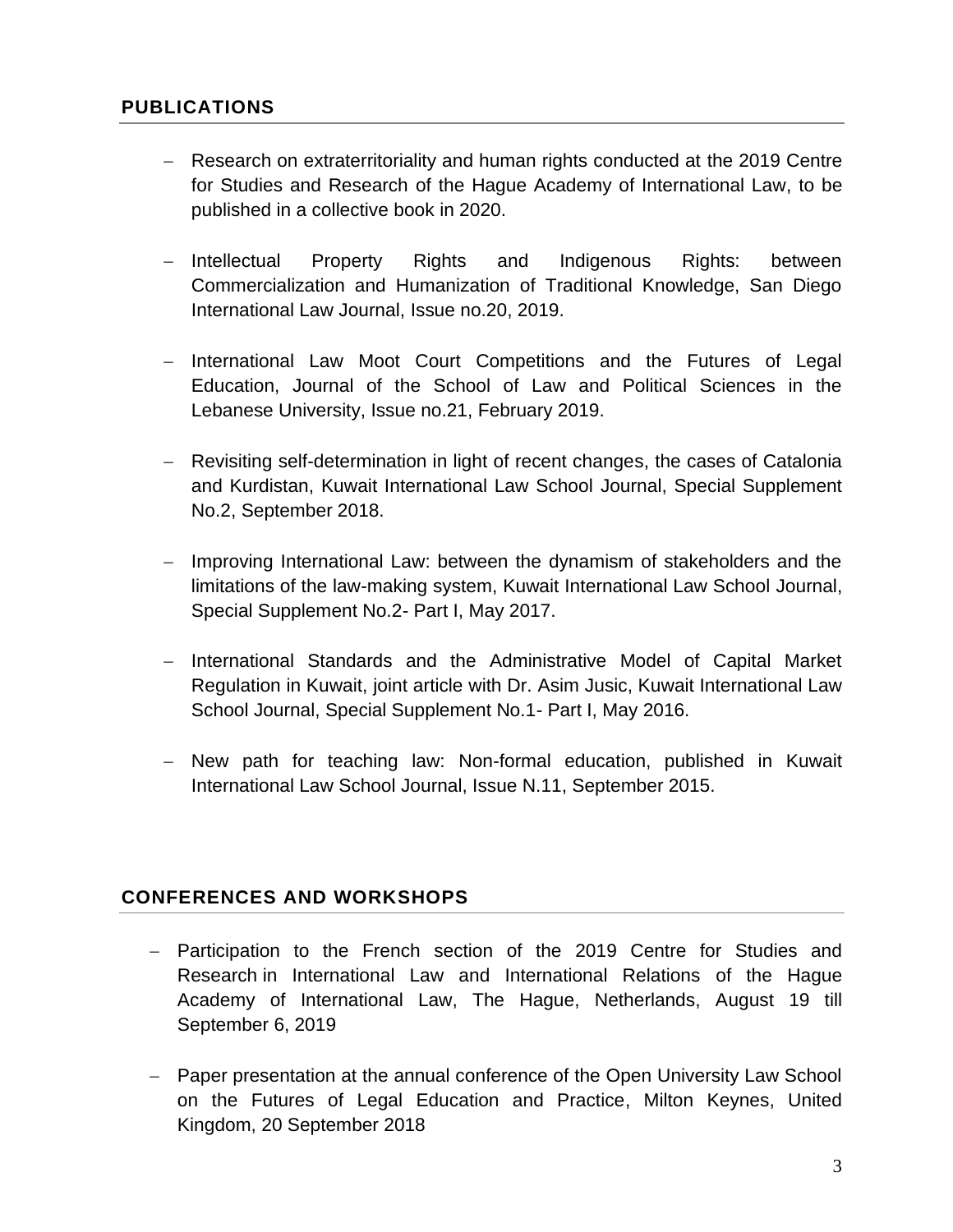- − Paper presentation at the Fifth Annual Conference of Kuwait International Law School on 'Contemporary challenges to Legal Guarantees in a Changing World', Kuwait, 9-10 May 2018
- Paper presentation at the International Conference organized by the European Society of International Law (ESIL), Interest Group on International Environmental Law and the American Society of International Law (ASIL), Interest Group on Intellectual Property Law, on Health, environment, food and risk regulation with focus on good governance, intellectual property rights and consumer protection, Parma, Italy, 4 December 2017
- − Paper presentation at the Fourth Annual Conference of Kuwait International Law School on "Law.. an Instrument for Reform and Development", Kuwait, 10-11 May 2017
- − Paper presentation at the Third Annual Conference of Kuwait International Law School on "Governance and Capital Markets' Regulation", Kuwait, 10-11 May 2016
- − Participation to the 9<sup>th</sup> annual meeting of the International Association of Law Schools on developing approaches and standards for a global legal education, Segovia, Spain 27-29 October 2015
- − Participation to the 12<sup>th</sup> international summer school of the German council for foreign affairs (DGAP) on "Regional leaders, global challenges: Issues, interests and strategies", Berlin 6-19 July 2008
- − Participation to the conference « frontières croisées » of PhD students organised by "La maison des sciences humaines" (MSH- Alpes), lecture on "les droits humains face aux nouvelles frontières entre la guerre et la paix » (Human Rights facing new borders between war and peace), Grenoble 4-5 June 2008
- − Participation to the CEDAW Committee Lebanon session and diffusion of the shadow report on women's rights (comparison between the Lebanese legal system and the international standards), Geneva 22 January 2008
- − Participation to the "Grenoble Model United Nations 2007" conference and contribution to the simulation of a UN Security Council resolution, Grenoble 2007